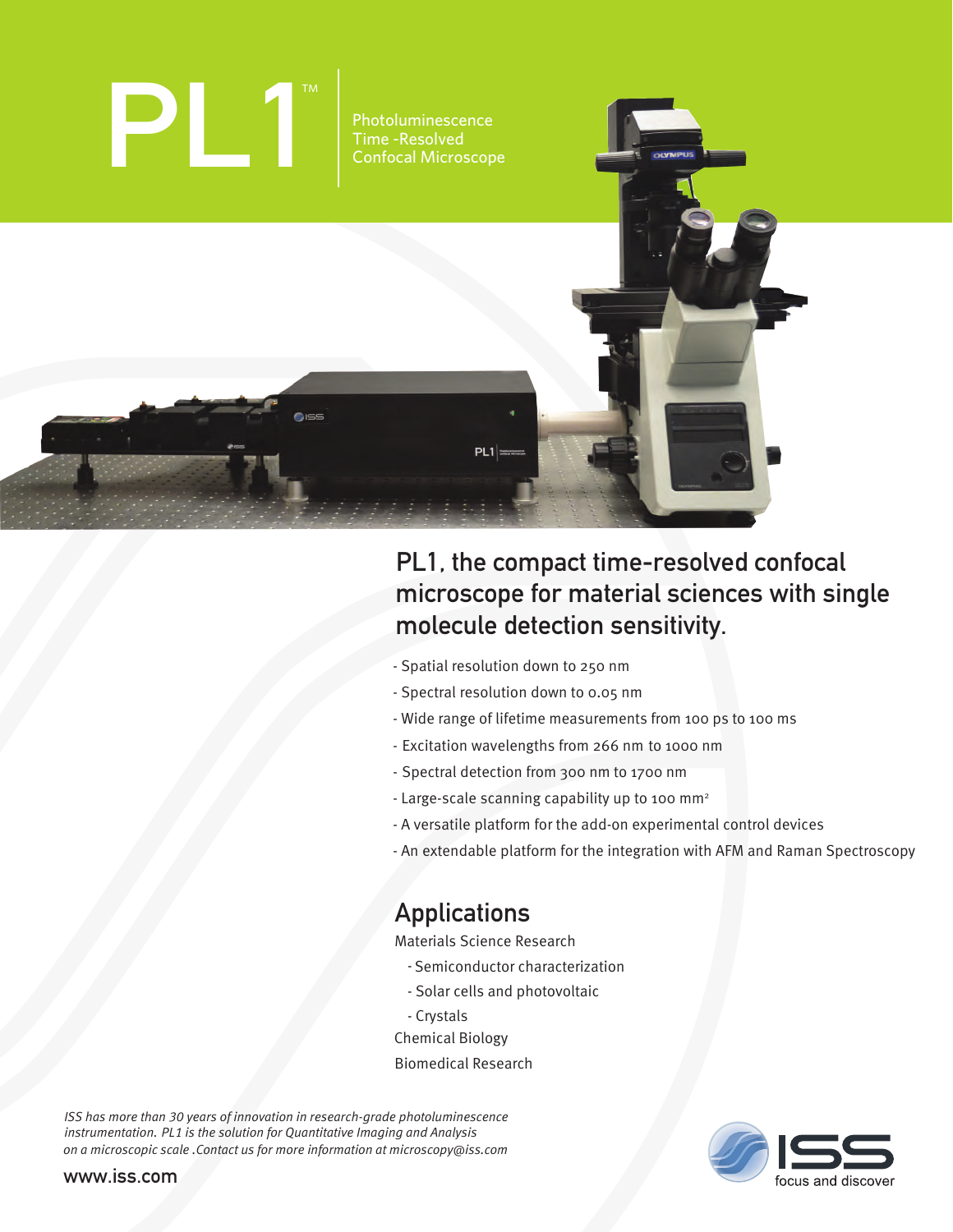## The PL1 Design

The high precision opto-mechanical components of the PL1, designed and produced in house by our skilled technical team, delivers a robust and stable compact confocal microscope for measurements that take from one minute to several hours. The computer controlled variable aperture pinhole, automatic filterwheels and shutters are built for maximum productivity and minimum downtime. The instrument is fully controlled by our Vistavision software that includes routines for 3D lifetime maps, FLIM images acquisition, Fluorescence Fluctuation Spectroscopy acquisition, as well as data processing and analysis.

## Routine Measurements

#### Intensity and Lifetime Imaging

- Lifetime Measurements from 100 ps to 100 ms
- Photoluminescence Confocal Intensity Imaging
- Photoluminescence Confocal Lifetime Imaging in X, Y, Z and t in both scanning and single-point modes

#### Fluorescence Fluctuations Spectroscopy

- Fluorescence Correlation Spectroscopy (FCS & FCCS)
- Photon Counting Histogram ( PCH)
- Fluorescence Lifetime Correlation Spectroscopy (FLCS)

#### Single Molecule Imaging

- Burst Analysis
- Single Molecule FRET Analysis

## Measurement Examples

### - Quantum Dots



Fig 1- Phasor plots separate different lifetime species of Quantum Dots coated on the substrate, directly from the raw data. Ex. 470 nm, Em. 499-632 nm (Fluorescence), 475/35 nm (Reflection), scanning area 17.5µm x 17.5µm. *( Courtesy of Dr. Wenjie Liu and Dr. Yaowu Hu; Purdue University; West Lafayette, IN; USA)*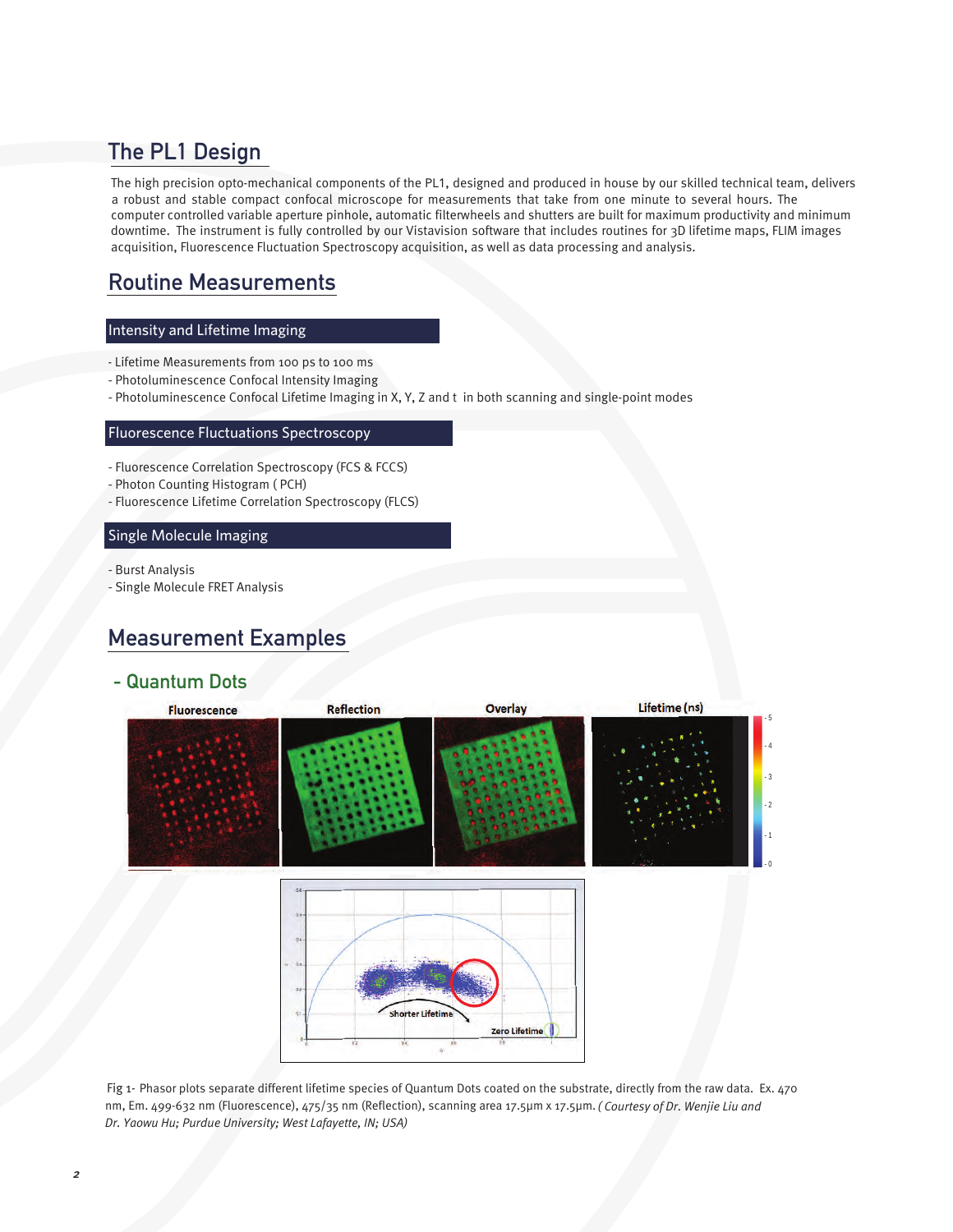## - Perovskite characterization





Fig 2-The measurements of Perovskite confocal microscope provide 3-D lifetime maps simultaneously, in a large area and with a fine resolution. Excitation is 488 nm; emission is through a 520 nm long-pass filter. (*Courtesy of Dr. Hu Yue at HUST, Wuhan, China).* 

## - Large Scale FLIM Tissue Scan



Fig 3- The PL1 FastFLIM confocal microscope allows acquiring the whole fixed tissue slide (up to 100 mm x 100 mm) in a single scan and selecting interested areas for zoom-in scans at the high spatial resolution. The sample is a H&E stained pig intestine tissue slide. Excitation 375 nm. Emission (red channel) bandpass filter 610/75 nm; blue channel 460/40 nm. *(Courtesy of Dr. Mayandi Sivaguru at UIUC-IGB- Champaign;Il).* 

# **ADRICAL** 25411E **LEGAL TENDER ML10925**



Fig 4- A FLIM image( 2048 x 1024) of a US Treasury bill measured by the PL1 FastFLIM confocal microscope. Excitation is 375 nm; emission is through a 420 long-pass filter. Multiple decay times are detected ranging from 1.8 ns (yellow) to 6 ns (red).

## - Microscopic to Mesoscopic FLIM Images